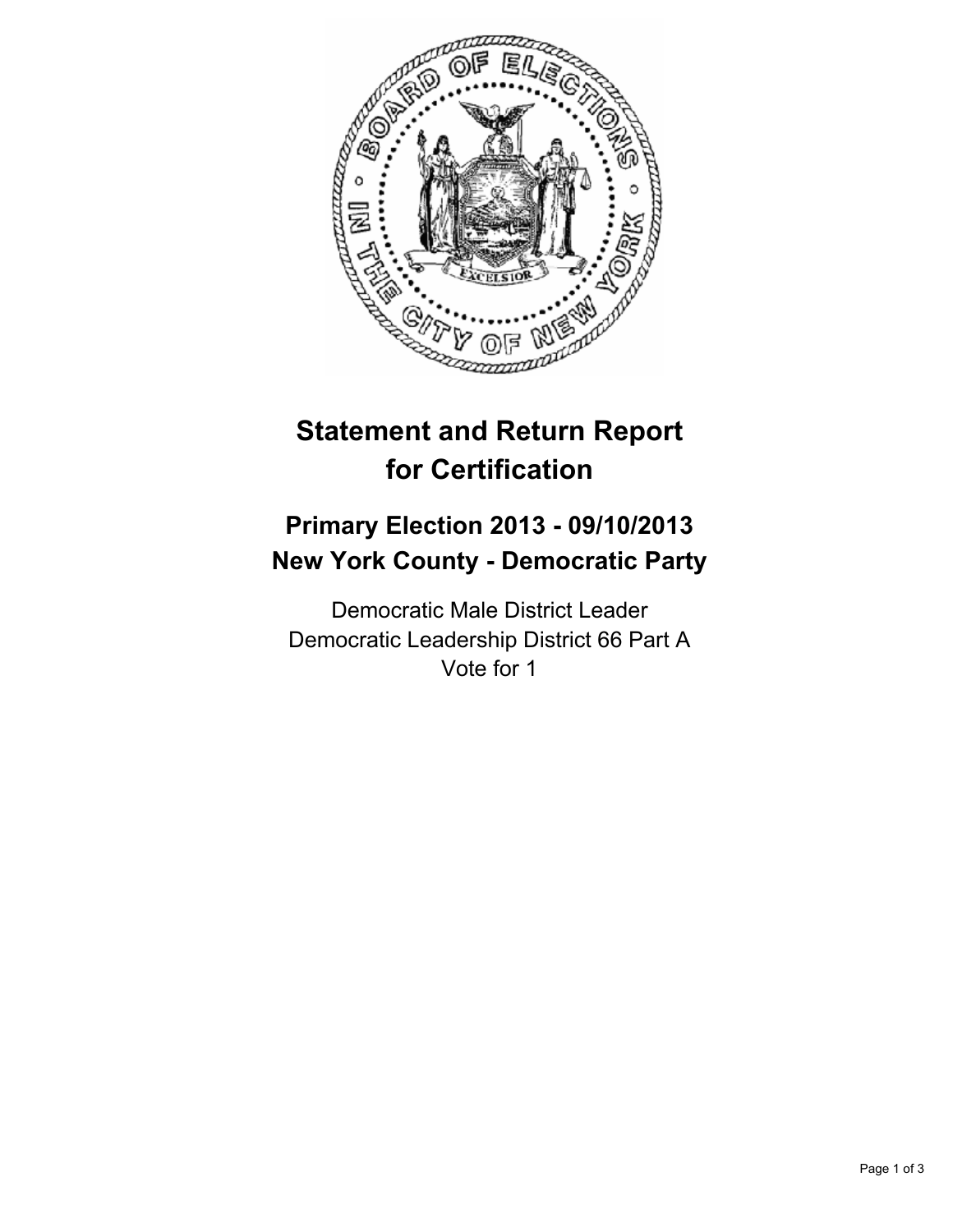

#### **Assembly District 66**

| <b>EMERGENCY</b>       | 210   |
|------------------------|-------|
| ABSENTEE/MILITARY      | 363   |
| <b>FEDERAL</b>         | 0     |
| SPECIAL PRESIDENTIAL   | 0     |
| AFFIDAVIT              | 201   |
| <b>DELEY GAZINELLI</b> | 935   |
| JONATHAN L. GEBALLE    | 2,343 |
| ARTHUR Z. SCHWARTZ     | 3,096 |
| <b>Total Votes</b>     | 6.374 |
|                        |       |